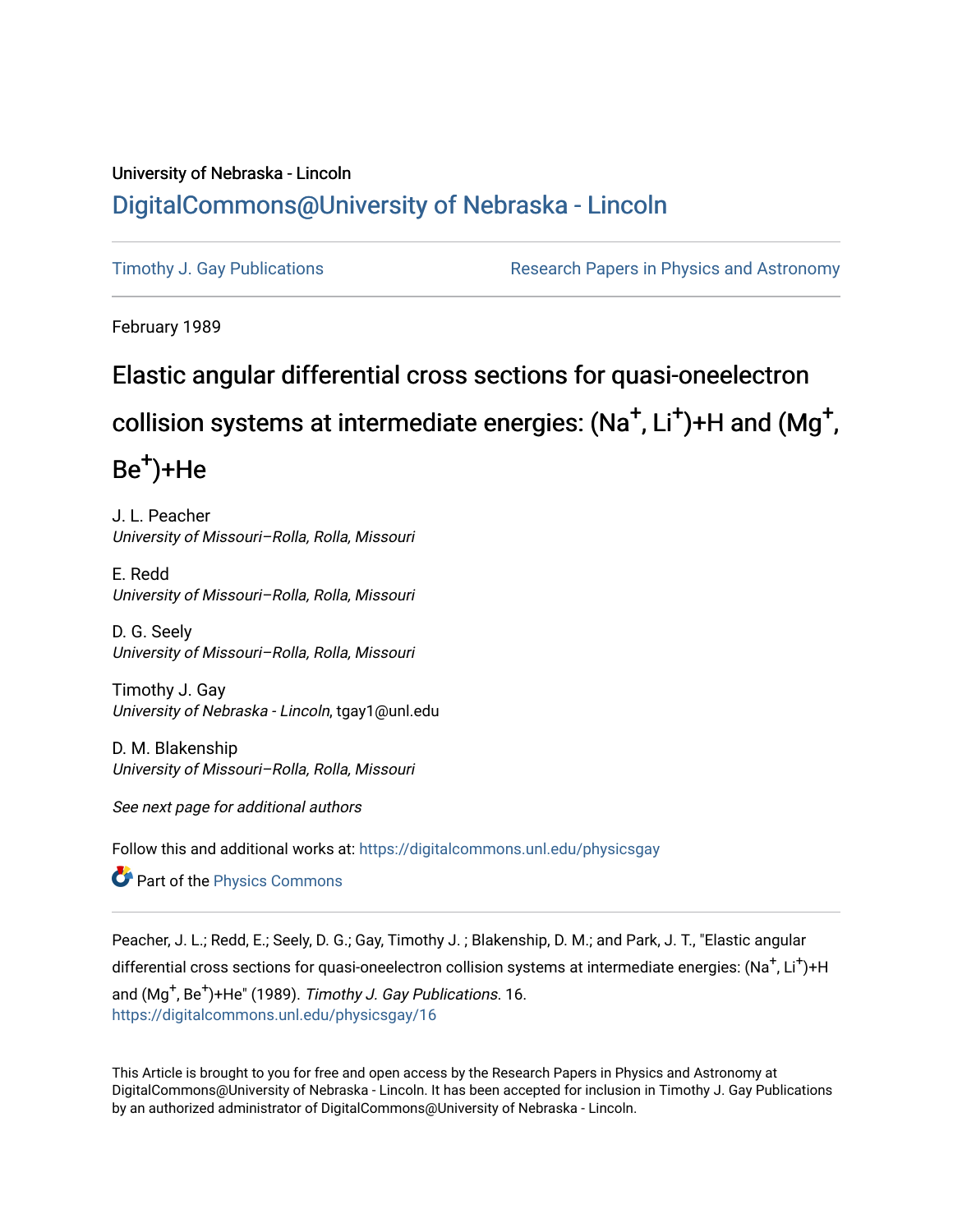## Authors

J. L. Peacher, E. Redd, D. G. Seely, Timothy J. Gay, D. M. Blakenship, and J. T. Park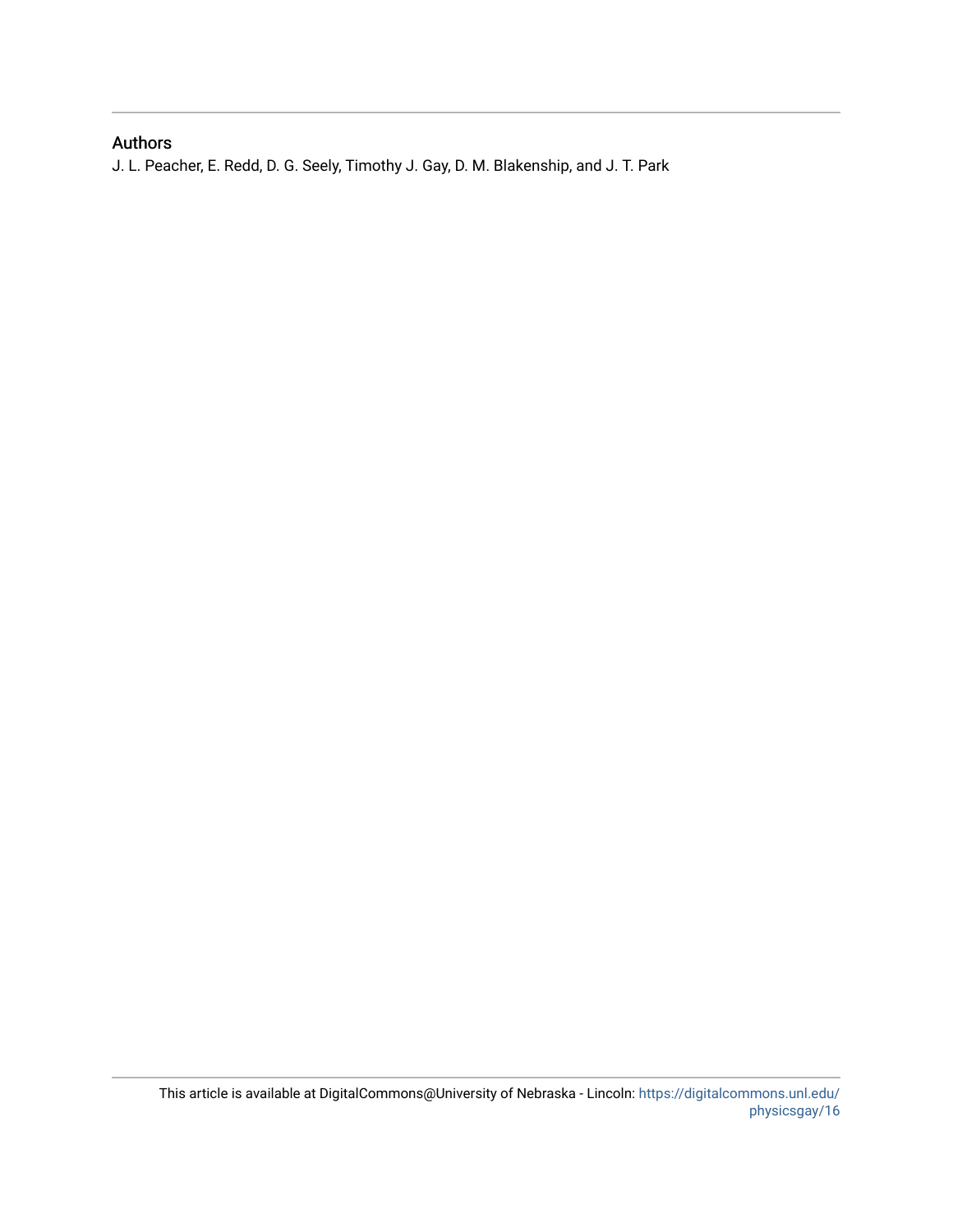Phys. Rev. A 39, 1760 - 1766 (1989) [Issue 4 – February 1989]

# Elastic angular differential cross sections for quasi-oneelectron collision systems at intermediate energies:  $(Na^+$ ,  $Li^+$ )+H and (Mg<sup>+</sup>, Be<sup>+</sup>)+He

J. L. Peacher, E. Redd, D. G. Seely, T. J. Gay, D. M. Blankenship, and J. T. Park *Physics Department and Laboratory of Atomic and Molecular Research, University of Missouri–Rolla, Rolla, Missouri 65401*

Measurements of elastic angular differential cross sections have been carried out for four quasi-one-electron collision systems at intermediate energies. Data are presented for  $Na<sup>+</sup> + H$  collisions at laboratory energies of 35.94, 51.75, 63.89, and 143.75 keV, for  $Li<sup>+</sup> + H$  collisions at energies of 19.44 and 43.75 keV, for Mg<sup>+</sup>+He collisions at energies of 30, 66.7, and 150 keV, and for  $Be^+$ +He collisions at an energy of 56.25 keV. The highest energy in each case corresponds to a projectile velocity of  $(1/2 \text{ a.u. Born and}$ Eikonal calculations, in which we model the projectile ion as a heavy structureless ion of charge +1e, are also presented. Our model calculations are in fair agreement with the experimental data over the range of measured scattering angles.

©1989 The American Physical Society

URL: http://link.aps.org/abstract/PRA/v39/p1760

DOI: 10.1103/PhysRevA.39.1760

PACS: 34.40.+n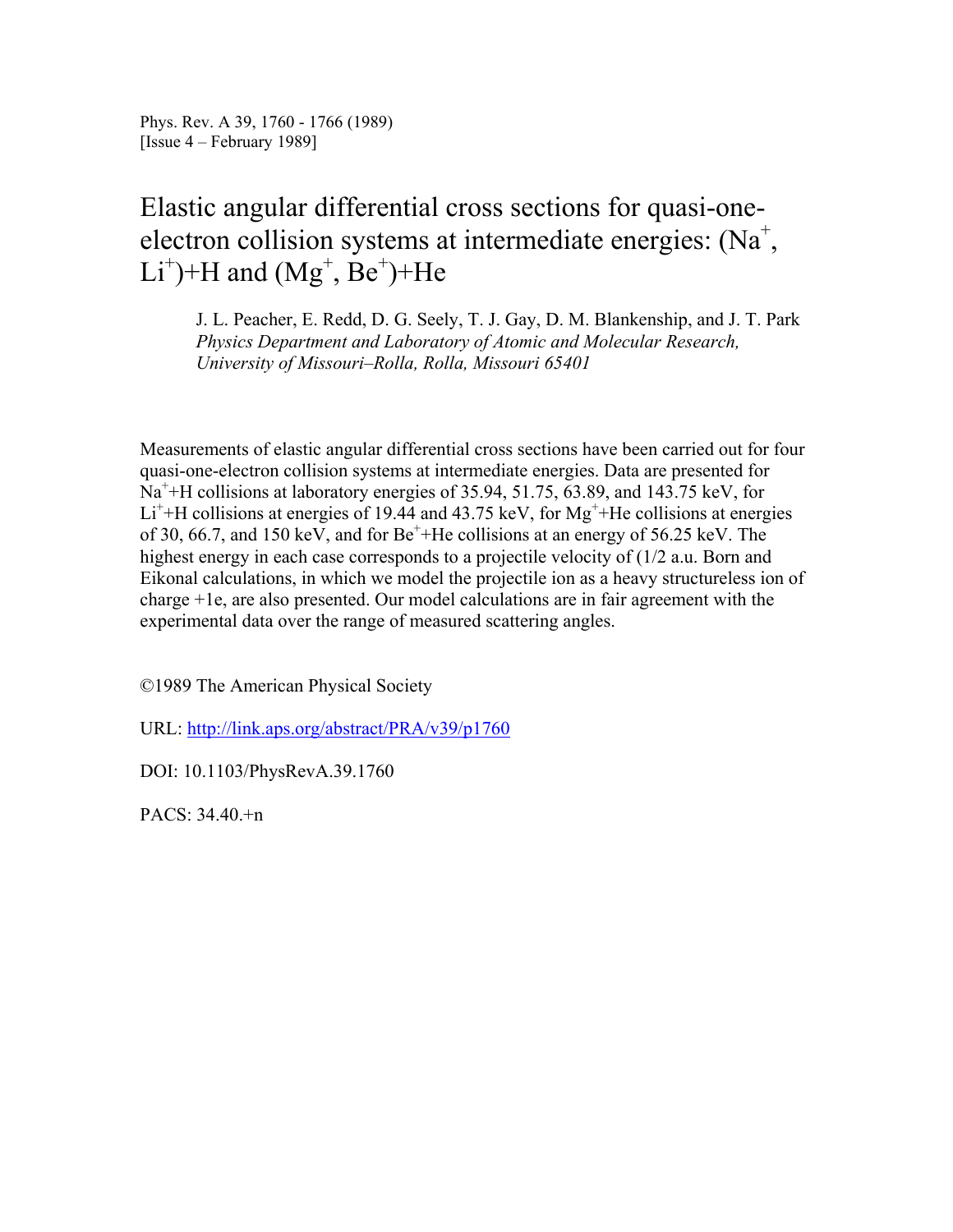## **Elastic angular differential cross sections for quasi-one-electron collision systems**  at intermediate energies:  $(Na^+, Li^+) + H$  and  $(Mg^+, Be^+) + He$

J. L. Peacher, E. Redd,\* D. G. Seely, T. J. Gay, D. M. Blankenship,'and J. T. Park

*Physics Deparrmenr and Laboratory of Atomic and Molecular Research, University of Missouri-Rolla, Rolla, Missouri 65401* 

(Received 31 May 1988; revised manuscript received 25 August 1988)

Measurements of elastic angular differential cross sections have been carried out for four quasione-electron collision systems at intermediate energies. Data are presented for  $Na<sup>+</sup> + H$  collisions at laboratory energies of 35.94, 51.75, 63.89, and 143.75 keV, for  $Li<sup>+</sup> + H$  collisions at energies of 19.44 and 43.75 keV, for Mg<sup>+</sup> +He collisions at energies of 30, 66.7, and 150 keV, and for Be<sup>+</sup> +He collisions at an energy of 56.25 keV. The highest energy in each case corresponds to a projectile velocity of  $\frac{1}{2}$  a.u. Born and Eikonal calculations, in which we model the projectile ion as a heavy structureless ion of charge  $+1e$ , are also presented. Our model calculations are in fair agreement with the experimental data over the range of measured scattering angles.

## INTRODUCTION

Elastic scattering of an ion by a gas target is conceptually the simplest ion-atom collision process because the projectile ion is scattered by the target atom with no changes in the internal states of either collision partner. However, the determination of the angular differential cross section for this process presents a challenge both theoretically and experimentally.

Theoretically, the treatment of the elastic scattering process is difficult at intermediate energies (where the projectile velocity is comparable to the velocity of a valence electron) because the other possible inelastic channels, especially ionization and charge transfer, could significantly couple to the elastic channel. This effect was very pronounced in comparisons of our elastic protonhelium data with theory.<sup>1</sup> Our first Born and Glauber (or Eikonal) calculations<sup>1</sup> for this system using a static potential, which did not contain any coupling to the other scattering channels, overestimated the elastic angular differential cross section (ADCS) significantly. At 50 and 100 keV the Glauber calculation was about a factor of 10 higher than the data at large scattering angles. The Born calculation, as expected, did even worse over the whole energy range. It is well known that the Glauber approximation ensures that probability flux is conserved, i.e., the Glauber approximation satisfies unitarity in contrast to the Born approximation.<sup>2</sup> If the cross sections for the inelastic channels are small compared to the elastic cross section, they will have little effect on the elastic cross section because they would represent only a small probability flux. In this case perturbative approximations can be used to calculate the cross sections. On the other hand, if the cross sections for the inelastic channels are comparable to the elastic cross section, they will have a large effect on the elastic cross section because they would represent a significant amount of flux. In the former case the elastic flux is nearly equal to the incident flux. In the latter case the incident flux will divide comparably between the elastic and inelastic channels. Kobayashi and Ishihara<sup>3</sup> carried out a full Glauber calculation for the elastic proton-helium collision. The full Glauber approximation implicitly takes into account the influence of other channels on the elastic scattering. This led to some improvement in the theoretical results. Their results agreed fairly well with the experimental data at 25 keV. At 50 and 100 keV their results were larger than the experimental data by about a factor of 2 and 4, respectively, at all angles. The reason is unclear but may indicate that the theoretical calculation does not handle all inelastic channels equally well. Recently Potvliege, Furtado, and Joachain<sup>4</sup> have analyzed the problem within the framework of the second-order optical-potential method. This approach attempts to explicitly take into account the influence of the excitation, ionization, and charge transfer channels on the elastic scattering. The calculated results using this method were only slightly improved over the full Glauber results of Kobayashi and Ishihara. Their results varied from being about a factor of 4 too large at the lower measured angles to being about a factor of 2.5 too large at the larger measured angles. Both theoretical groups were unable to account for the discrepancy between the theoretical and experimental results for elastic proton-helium scattering. On the other hand, the full Glauber results are in fairly good accord with the experimental data for elastic proton-hydrogen scattering.<sup>5</sup>

Experimentally, the necessity to distinguish elastically scattered ions from both the inelastically scattered ions and the unscattered ions requires high resolution in both energy loss and scattering angle. The high-energy resolution of our apparatus permits the elastically scattered ions to be separated from the inelastically scattered ions at all angles. However, it is not possible to distinguish elastic events from the unscattered zero energy-loss ions near zero scattering angle. High angular resolution and extremely narrow beam collimation are necessary in order to measure the very small scattering angles which dominate in this intermediate energy range.

This paper reports both our experimental and model calculation results for the elastic ADCS for various quasi-one-electron collision systems in the intermediate energy range. Quasi-one-electron (QOE) collision systems involve an outer valence electron and either two closed-shell cores or one closed shell and a bare nucleus. The relatively simple structure of such systems makes them an obvious choice for study in order to learn about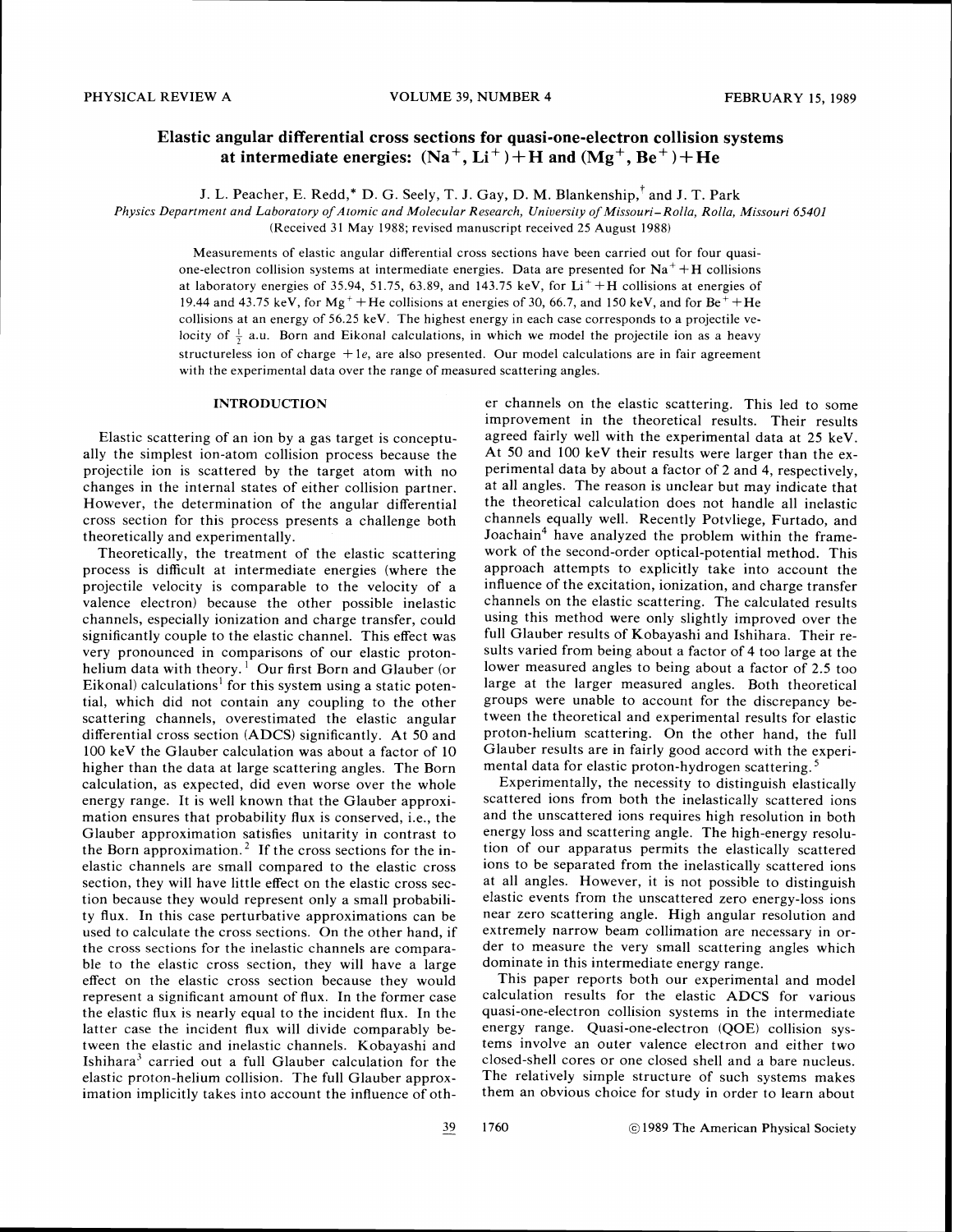fundamental collision processes. Direct excitation in QOE collision systems was recently reviewed. The QOE collision systems considered in this paper are  $Mg^+$  and  $Be<sup>+</sup>$  colliding with He and Na<sup>+</sup> and Li<sup>+</sup> colliding with H. These collision systems represent part of a series of investigations on QOE collision systems. We have investigated the ADCS for the excitation of a core electron in helium in  $Be^+ + He$  and  $Mg^+ +He$  collisions<sup>7</sup> as well as the ADCS for the excitation of the valence electron in  $Mg^{+}$  + He and Na<sup>+</sup> + H collisions.<sup>8</sup> In addition, we have recently investigated the charge transfer ADCS for the  $Be<sup>+</sup> + He$  and  $Mg<sup>+</sup> +He$  collision systems.<sup>9</sup> This paper is an extension of our investigations of QOE systems to elastic ADCS's. Also included in this paper are our model calculations of the elastic ADCS using Born and Eikonal approximations with the static potential of the target.

The measurements reported here are the only elastic ADCS measurements for these QOE collision systems. The only other elastic ADCS measurements in this intermediate energy range are our proton-helium<sup>1</sup> and proton-hydrogen<sup>5</sup> measurements. Measurements prior to our angular measurements in this intermediate energy range were of total ADCS's<sup>6</sup> and thus did not result in a genuine elastic ADCS because the inelastic scattering was not adequately separated from the elastic scattering. The quasi-one-electron collision systems studied here are an extension of our work on the one-electron protonhydrogen scattering system.

#### **EXPERIMEKTAL METHOD**

A description of the University of Missouri-Rolla (UMR) differential ion energy-loss spectrometer and the general method employed have been presented previously in detail. <sup>1,5,7-15</sup> The relevant details are summarized here. The apparatus is a linear dc accelerator-decelerator system which consists of three major sections. These are the source preparation section, the collision section, and the analysis section.

In the source preparation section, ions are produced by electron bombardment or surface ionization in a Colutron G-2 ion gun. The ions are initially accelerated to 2 keV energy and pass through a Colutron Wien velocity filter. The resulting mass-selected ion beam is then accelerated to the desired collision energy, focused, and steered into the collision region.

In the collision section, the incident ions collide with target gas atoms. In this experiment the scattering chamber was one of two variable-angle differentially pumped collision chambers, one for hydrogen and one for helium. The hydrogen target scattering chamber<sup>14</sup> consists of two coaxial Joule-heated tungsten tubes. Molecular hydrogen is admitted between the tubes where it dissociates. Dissociation fractions are typically greater than 95% in these experiments. The resulting gas effuses into the scattering volume where it encounters the incident ion beam, which has been collimated along the common axis of the tungsten tubes. The helium-target scattering chamber<sup>9</sup> has very short differential pumping regions and thin-walled, small-diameter gas-containment apertures.

Because of these features the escaping gas has a negligible effect on the gas density in the scattering chamber. The pressure in both scattering chambers is controlled by a microprocessor-based pressure controller. **l6** 

In the analysis section, the scattered ions pass through a switching magnet into a decelerator. The switching magnet separates the ions of different charge. The scattered ions as well as the unscattered ions are diverted into the entrance of the decelerator. These ions are decelerated to the pass energy of an electrostatic analyzer. Most of the H target results were obtained using a 127" cylindrical analyzer<sup>17</sup> while all of the He target results were obtained using a 135° hemispherical analyzer.<sup>13</sup> An energy-loss spectrum is obtained by keeping the pass energy constant while varying the energy of the incident ions. This is done by increasing the accelerator voltage by a specific amount. When the extra energy obtained by the ion due to the increased accelerator voltage is equal to the energy lost in a collision, that ion passes through the decelerator and analyzer and is detected. Energy-loss spectra as a function of scattering angle are obtained by pivoting the accelerator part of the apparatus about the center of the scattering chamber.

The experimental apparatus has an angular resolution of 120  $\mu$ rad (lab frame) and a typical energy resolution of one part in  $10^5$ . The spectra associated with the data presented here were taken with an energy resolution of approximately 1 eV, determined by the energy width of the source. These characteristics permit an unambiguous identification of the elastically scattered ions. Of course the elastically scattered ions cannot be distinguished from the unscattered zero-energy-loss ions near O" scattering angle. Therefore the elastic ADCS's reported here do not start at  $0^{\circ}$  scattering angle, but at some nonzero scattering angle which is determined by the angular spread of the incident ion beam. The general method of correcting for the angular spread of the incident ion beam and the finite size of the detector is given in Ref. 11. A description of how the elastic data were handled in order to use our general method of correction is given in Ref. 1.

### **THEORETICAL METHOD**

The simplest theoretical model that one can use for elastic scattering in these collisions is to treat the incident ion as structureless with a charge  $+1e$ , i.e., the incident ion is treated as a "heavy proton." One would expect this to be a useful model only for very-small-angle (largeimpact-parameter) collisions for which the ion core does not significantly overlap the target core. Although this is not the case for the collisions considered here, it will be demonstrated later that this simple model does remarkably well.

First Born and Eikonal calculations<sup>18</sup> for this "heavyproton" model were carried out using the static Hartree-Fock potential field of the target atoms. Cox and Bon $ham<sup>19</sup>$  expressed the static potential as a sum of screened Coulomb potentials with adjustable range and strength parameters. They determined the parameters by fitting this analytical form of the potential to the potential obtained from the Hartree-Fock wave functions calculated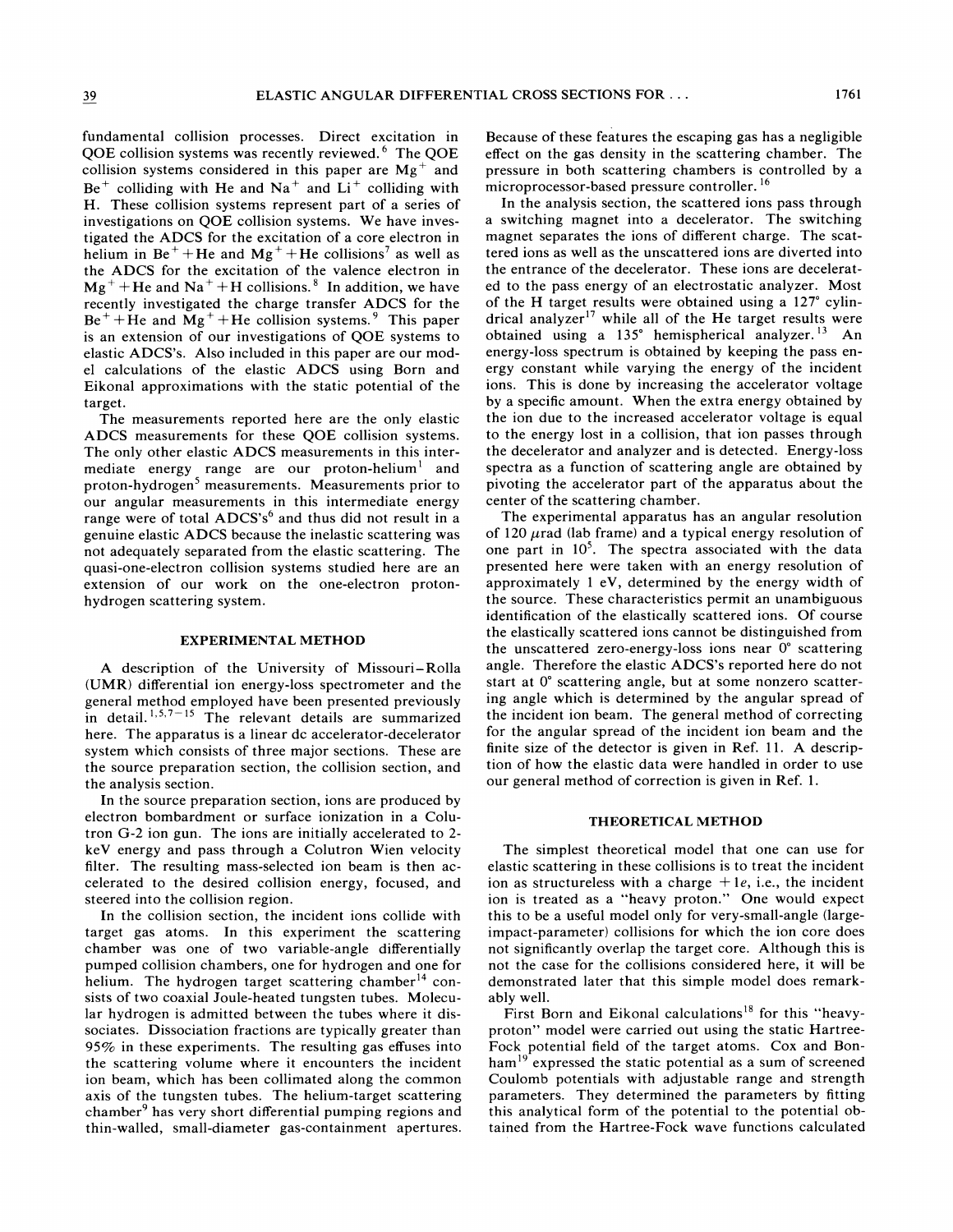by Clementi and Roetti.<sup>20</sup> The theoretical calculations were simplified considerably by using this analytical form of the static potential. The Born approximation is straightforward in this case because the Born scattering amplitude is obtained in analytical form for a sum of screened Coulomb potentials. Likewise, the calculation for the Eikonal scattering amplitude is simplified although the integral over the impact parameter must still be carried out numerically.

### **RESULTS AND DISCUSSION**

The data we have obtained for elastic collisions are presented in Tables I-IV. The data are also shown in Figs. 1-3 along with the results of our "heavy-proton" model calculations. The energies correspond to a range

of relative collision velocities from  $\frac{1}{4} - \frac{1}{2}$  a.u. The shape of the displayed experimental data is similar for all of the quasi-one-electron collision systems considered here; they are peaked in the forward direction and fall from 3 to 4 orders of magnitude in the observed angular range.

The errors indicated in the figures and tables were taken to be the quadrative sum of the statistical and overall random measurement errors. The statistical errors were obtained by averaging together the final results of a number of angular runs for a given energy. The random measurement errors were determined by considering the uncertainties in the various quantities that are measured in order to obtain an ADCS. They amounted to 10% for a hydrogen target and 7.4% for a helium target.<sup>15</sup> Only one run was taken for  $Li^{+}+H$  at 19.44 keV. Thus for

TABLE I. Experimentally determined elastic angular differential cross sections for sodium-ion-hydrogen scattering in the centerof-mass frame for a sodium ion with different laboratory energies.

|                     | 35.94 keV                       | 51.75 keV                       | 63.89 keV                       | 143.75 keV                      |
|---------------------|---------------------------------|---------------------------------|---------------------------------|---------------------------------|
| $\theta_{\rm c.m.}$ | $d\sigma/d\Omega$               | $d\sigma/d\Omega$               | $d\sigma/d\Omega$               | $d\sigma/d\Omega$               |
| (mrad)              | $(cm^2/sr)$                     | $(cm^2/sr)$                     | $(cm^2/sr)$                     | $(cm^2/sr)$                     |
| 6.0                 |                                 |                                 |                                 | $(4.2\pm0.5)\times10^{-13}$     |
| 7.5                 |                                 |                                 |                                 | $(1.5\pm0.2)\times10^{-13}$     |
| 8.0                 | $(6.9 \pm 1.7) \times 10^{-13}$ |                                 |                                 |                                 |
| 9.0                 |                                 | $(3.1\pm0.9)\times10^{-13}$     | $(2.5 \pm 0.3) \times 10^{-13}$ | $(5.6 \pm 0.9) \times 10^{-14}$ |
| 10.0                | $(3.8 \pm 1.0) \times 10^{-13}$ | $(2.2 \pm 0.6) \times 10^{-13}$ | $(1.9 \pm 0.2) \times 10^{-13}$ |                                 |
| 11.0                |                                 |                                 |                                 | $(2.5 \pm 0.4) \times 10^{-14}$ |
| 12.0                | $(3.0\pm0.9)\times10^{-13}$     | $(1.1\pm0.4)\times10^{-13}$     | $(1.0\pm0.1)\times10^{-13}$     | $(1.5 \pm 0.2) \times 10^{-14}$ |
| 14.0                |                                 | $(5.8 \pm 2.2) \times 10^{-14}$ | $(5.5 \pm 0.6) \times 10^{-14}$ | $(8.6 \pm 1.3) \times 10^{-15}$ |
| 15.0                | $(1.3\pm0.4)\times10^{-13}$     |                                 |                                 |                                 |
| 16.0                |                                 | $(3.4 \pm 1.4) \times 10^{-14}$ | $(2.9 \pm 0.5) \times 10^{-14}$ | $(5.8 \pm 0.9) \times 10^{-15}$ |
| 17.0                | $(9.1 \pm 2.4) \times 10^{-14}$ |                                 |                                 |                                 |
| 18.0                |                                 |                                 |                                 | $(4.2 \pm 0.9) \times 10^{-15}$ |
| 20.0                | $(5.2 \pm 1.4) \times 10^{-14}$ | $(1.3 \pm 0.6) \times 10^{-14}$ |                                 | $(3.2 \pm 0.8) \times 10^{-15}$ |
| 22.0                |                                 |                                 |                                 | $(2.5\pm0.8)\times10^{-15}$     |
| 23.0                | $(2.9\pm0.8)\times10^{-14}$     |                                 |                                 |                                 |
| 24.0                |                                 | $(4.4 \pm 1.9) \times 10^{-15}$ | $(4.4 \pm 0.5) \times 10^{-15}$ |                                 |
| 25.0                |                                 |                                 |                                 | $(2.0\pm0.8)\times10^{-15}$     |
| 27.0                | $(1.5 \pm 0.4) \times 10^{-14}$ |                                 |                                 |                                 |
| 28.0                |                                 |                                 |                                 | $(1.1\pm0.3)\times10^{-15}$     |
| 29.6                |                                 | $(1.7 \pm 0.7) \times 10^{-15}$ |                                 |                                 |
| 30.0                |                                 |                                 |                                 | $(6.3 \pm 1.8) \times 10^{-16}$ |
| 31.0                | $(9.2 \pm 2.4) \times 10^{-15}$ |                                 |                                 |                                 |
| 32.0                |                                 |                                 | $(8.0 \pm 1.5) \times 10^{-16}$ |                                 |
| 35.0                |                                 | $(1.4 \pm 0.2) \times 10^{-15}$ |                                 |                                 |
| 39.0                | $(2.7 \pm 0.8) \times 10^{-15}$ |                                 |                                 |                                 |
| 40.0                |                                 | $(7.1 \pm 1.1) \times 10^{-16}$ | $(2.7 \pm 0.4) \times 10^{-16}$ |                                 |
| 42.5                |                                 | $(6.2 \pm 1.7) \times 10^{-16}$ |                                 |                                 |
| 46.5                |                                 | $(3.6 \pm 0.4) \times 10^{-16}$ |                                 |                                 |
| 47.0                | $(1.1 \pm 0.3) \times 10^{-15}$ |                                 |                                 |                                 |
| 48.0                |                                 |                                 | $(1.1\pm0.1)\times10^{-16}$     |                                 |
| 50.5                |                                 | $(2.2 \pm 0.6) \times 10^{-16}$ |                                 |                                 |
| 54.5                |                                 | $(1.7 \pm 0.4) \times 10^{-16}$ |                                 |                                 |
| 55.0                | $(6.3 \pm 1.7) \times 10^{-16}$ |                                 |                                 |                                 |
| 56.0                |                                 |                                 | $(6.3 \pm 0.8) \times 10^{-17}$ |                                 |
| 59.7                |                                 | $(1.2\pm0.5)\times10^{-16}$     |                                 |                                 |
| 63.0                | $(3.5 \pm 1.0) \times 10^{-16}$ |                                 |                                 |                                 |
| 63.7                |                                 |                                 | $(4.5 \pm 1.2) \times 10^{-17}$ |                                 |
| 71.0                | $(2.7\pm0.9)\times10^{-16}$     |                                 |                                 |                                 |
| 78.0                | $(1.4 \pm 0.5) \times 10^{-16}$ |                                 |                                 |                                 |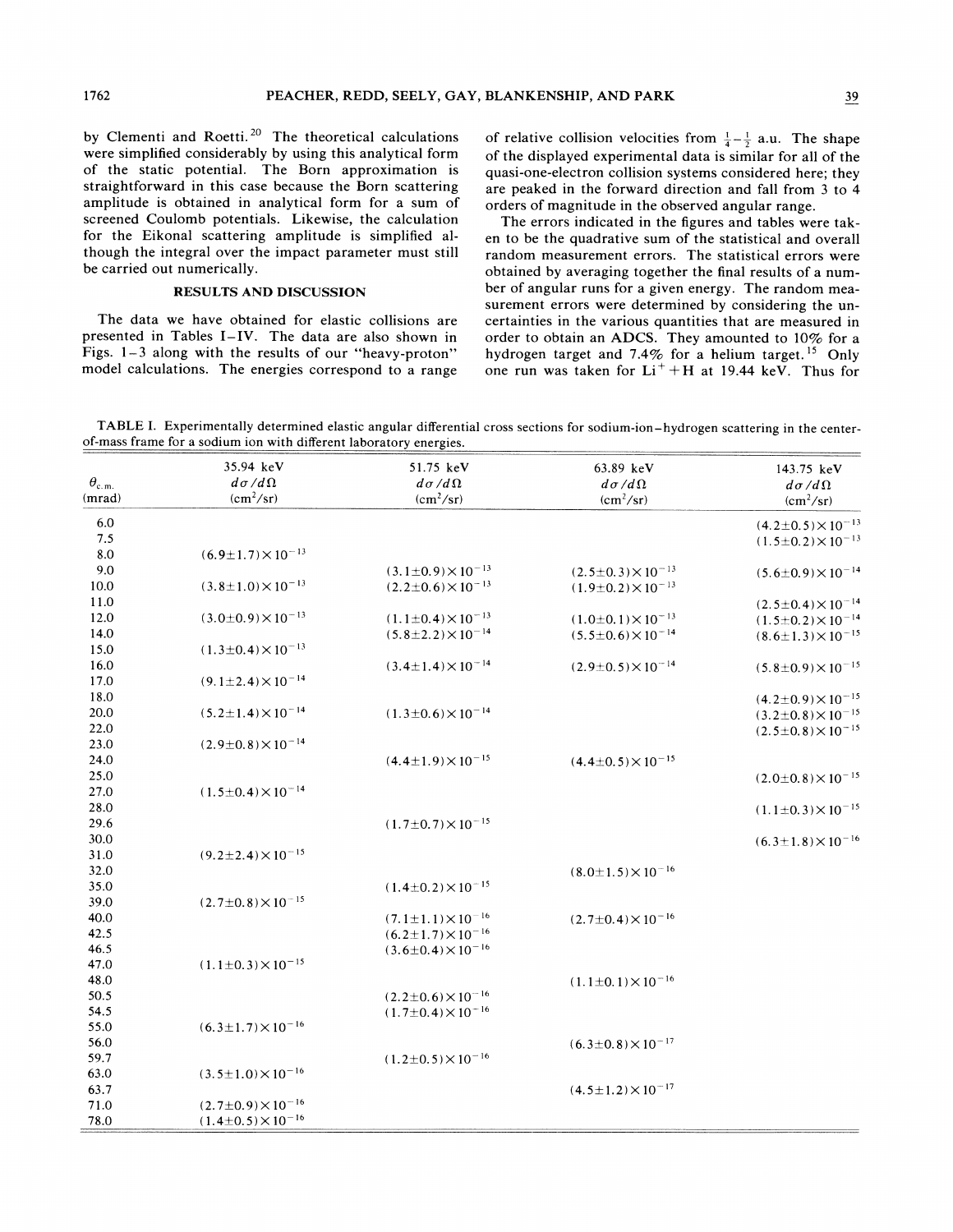**TABLE 11.** Experimentally determined elastic angular differential cross sections for lithium-ion-hydrogen scattering in the center-of-mass frame for a lithium ion with different laboratory energies.

| $\theta_{\rm c.m}$ | 19.44 keV<br>$d\sigma/d\Omega$  | 43.75 keV<br>$d\sigma/d\Omega$  |
|--------------------|---------------------------------|---------------------------------|
| (mrad)             | $\rm (cm^2/sr)$                 | $\rm (cm^2/sr)$                 |
| 2.5                | $(8.0 \pm 1.3) \times 10^{-12}$ |                                 |
| 3.0                | $(5.2 \pm 1.3) \times 10^{-12}$ | $(1.7\pm0.3)\times10^{-12}$     |
| 3.5                | $(2.3 \pm 0.4) \times 10^{-12}$ |                                 |
| 4.0                |                                 | $(5.7 \pm 1.3) \times 10^{-13}$ |
| 4.3                | $(1.7\pm0.3)\times10^{-12}$     |                                 |
| 5.0                |                                 | $(2.6 \pm 0.5) \times 10^{-13}$ |
| 5.1                | $(1.1 \pm 0.1) \times 10^{-12}$ |                                 |
| 6.5                | $(4.4 \pm 0.5) \times 10^{-13}$ | $(7.9 \pm 1.0) \times 10^{-14}$ |
| 7.8                | $(1.8\pm0.2)\times10^{-13}$     |                                 |
| 8.0                |                                 | $(2.9 \pm 0.4) \times 10^{-14}$ |
| 10.0               |                                 | $(9.4 \pm 1.8) \times 10^{-15}$ |
| 10.5               | $(7.0 \pm 1.6) \times 10^{-14}$ |                                 |
| 11.0               |                                 | $(5.2 \pm 1.1) \times 10^{-15}$ |
| 12.0               |                                 | $(3.4\pm0.6)\times10^{-15}$     |
| 13.1               | $(1.3 \pm 0.4) \times 10^{-14}$ |                                 |
| 13.5               |                                 | $(2.9 \pm 1.0) \times 10^{-15}$ |
| 15.3               |                                 | $(1.3 \pm 0.4) \times 10^{-15}$ |
| 15.8               | $(9.6 \pm 2.3) \times 10^{-15}$ |                                 |
| 18.5               | $(2.6 \pm 1.1) \times 10^{-15}$ |                                 |

this system the statistical error associated with each data point was obtained by considering the percent deviation in the total number of counts. This was determined by counting over four or more gate times to obtain the average count rate and the statistical deviation associated with the average value.<sup>15</sup>

One of the purposes of studying QOE collision systems is to look for commonality between the various systems. It is of interest to see if the results for different projectile ions follow the same simple scaling that we observed for different hydrogen-isotope projectiles.<sup>21</sup> The differential cross section was expressed as

$$
d\sigma/d\Omega = \mu^2 F(v,q)
$$

where  $\mu$  is the reduced mass, v is the relative collision velocity, and  $q$  is the momentum transfer. The  $F$  is some function of v and q. For a very small scattering angle  $\theta$ ,  $q = \mu v \theta$ . We found that the various hydrogen-isotope collision systems at the same  $v$  yielded the same curve if  $(1/\mu^2)(d\sigma/d\Omega)$  were plotted versus  $\mu v \theta$ . In that experiment the projectile was a structureless ion, which corresponds to the theoretical model that we have used here. However, all of the projectile ions in the experiments reported here have attached electrons, which complicates the theoretical description of the collision process. The reduced masses are nearly equal for the  $Li<sup>+</sup> + H$  and  $Na<sup>+</sup> + H$  collision systems. Therefore the ADCS for these two collision systems should be nearly identical for the same relative collision velocity if the simple scaling is

**TABLE 111.** Experimentally determined elastic angular differential cross sections for magnesiumion-helium scattering in the center-of-mass frame for a magnesium ion with different laboratory energies.

| $\theta_{\rm c.m.}$<br>(mrad) | $30 \text{ keV}$<br>$d\sigma/d\Omega$<br>$(cm^2/sr)$ | 66.7 keV<br>$d\sigma/d\Omega$<br>(cm <sup>2</sup> /sr) | 150 keV<br>$d\sigma/d\Omega$<br>(cm <sup>2</sup> /sr) |
|-------------------------------|------------------------------------------------------|--------------------------------------------------------|-------------------------------------------------------|
|                               |                                                      |                                                        |                                                       |
| 1.0                           | $(2.6 \pm 1.3) \times 10^{-11}$                      | $(2.0 \pm 0.6) \times 10^{-11}$                        |                                                       |
| 1.6                           |                                                      |                                                        | $(8.6 \pm 4.3) \times 10^{-12}$                       |
| 2.0                           | $(6.0 \pm 1.4) \times 10^{-12}$                      | $(5.2 \pm 0.7) \times 10^{-12}$                        | $(2.6 \pm 0.6) \times 10^{-12}$                       |
| 2.8                           |                                                      |                                                        | $(8.4 \pm 1.5) \times 10^{-13}$                       |
| 3.0                           | $(2.9 \pm 0.6) \times 10^{-12}$                      | $(2.0 \pm 0.3) \times 10^{-12}$                        |                                                       |
| 3.5                           |                                                      |                                                        | $(4.8 \pm 0.9) \times 10^{-13}$                       |
| 4.0                           | $(1.7\pm0.4)\times10^{-12}$                          | $(9.2 \pm 1.7) \times 10^{-13}$                        |                                                       |
| 4.8                           |                                                      |                                                        | $(1.3 \pm 0.4) \times 10^{-13}$                       |
| 5.0                           | $(8.3 \pm 1.7) \times 10^{-13}$                      | $(5.6 \pm 1.1) \times 10^{-13}$                        |                                                       |
| 6.0                           | $(4.7 \pm 1.1) \times 10^{-13}$                      |                                                        | $(2.9 \pm 0.7) \times 10^{-14}$                       |
| 6.5                           |                                                      | $(2.5 \pm 0.4) \times 10^{-13}$                        |                                                       |
| 7.2                           |                                                      |                                                        | $(1.1 \pm 0.4) \times 10^{-14}$                       |
| 7.5                           | $(2.9 \pm 0.9) \times 10^{-13}$                      |                                                        |                                                       |
| 8.0                           |                                                      | $(1.2\pm0.3)\times10^{-13}$                            |                                                       |
| 8.3                           |                                                      |                                                        | $(4.3 \pm 1.5) \times 10^{-15}$                       |
| 9.0                           | $(2.3 \pm 0.7) \times 10^{-13}$                      |                                                        |                                                       |
| 11.0                          | $(9.7 \pm 2.1) \times 10^{-14}$                      | $(5.6 \pm 1.5) \times 10^{-14}$                        |                                                       |
| 12.5                          | $(7.8 \pm 2.2) \times 10^{-14}$                      |                                                        |                                                       |
| 13.5                          |                                                      | $(1.7\pm0.7)\times10^{-14}$                            |                                                       |
| 15.0                          | $(4.8 \pm 2.1) \times 10^{-14}$                      |                                                        |                                                       |
| 16.0                          |                                                      | $(9.3 \pm 2.6) \times 10^{-15}$                        |                                                       |
| 18.0                          | $(2.0 \pm 0.5) \times 10^{-14}$                      | $(3.8 \pm 1.0) \times 10^{-15}$                        |                                                       |
| 22.0                          | $(1.4\pm0.3)\times10^{-14}$                          |                                                        |                                                       |
| 25.0                          | $(7.6 \pm 2.2) \times 10^{-15}$                      |                                                        |                                                       |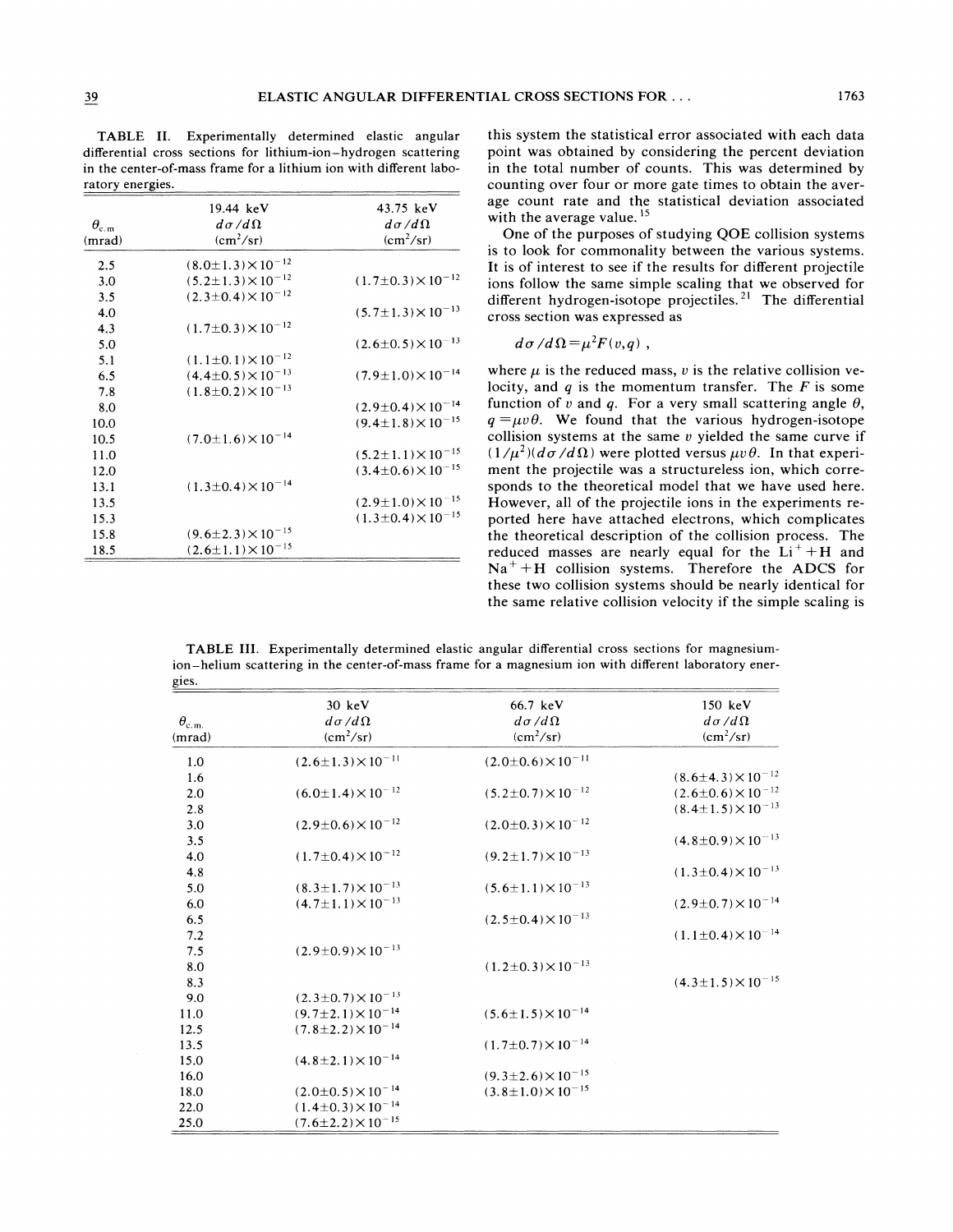TABLE IV. Experimentally determined elastic angular differential cross sections for beryllium-ion-helium scattering in the center-of-mass frame for a beryllium ion with a laboratory

| $\theta_{\rm c.m.}$<br>(mrad) | 56.25 keV<br>$d\sigma/d\Omega$<br>$\rm (cm^2/sr)$ |
|-------------------------------|---------------------------------------------------|
| 1.0                           | $(1.4\pm0.2)\times10^{-11}$                       |
| 1.5                           | $(4.7 \pm 1.1) \times 10^{-12}$                   |
| 1.9                           | $(2.2\pm0.8)\times10^{-12}$                       |
| 2.3                           | $(1.2\pm0.2)\times10^{-12}$                       |
| 2.9                           | $(8.1 \pm 1.7) \times 10^{-13}$                   |
| 3.4                           | $(5.7 \pm 3.1) \times 10^{-13}$                   |
| 4.5                           | $(2.5 \pm 1.9) \times 10^{-13}$                   |
| 5.5                           | $(1.1\pm0.9)\times10^{-13}$                       |
| 6.5                           | $(5.7 \pm 5.3) \times 10^{-14}$                   |

valid. The model calculations presented here obviously obey the simple scaling because the projectile ions are treated as a "heavy proton." This implies that the 43.75-keV  $Li^{+} + H$  ADCS and the 143.75-keV  $Na^{+} + H$ **ADCS** should be nearly identical. By comparing Figs. **1**  and 2 it is obvious that the  $Na<sup>+</sup> + H$  ADCS follows the results of the model calculation whereas the  $Li^{+} + H$ **ADCS** is falling off more rapidly at the larger scattering angles than is the model calculation. This is an indication that the simple scaling does not hold for these QOE collision systems. Over their common measured angular range (6 to 15 mrad) the ratio of the  $Na^+ + H$  ADCS to the  $Li^+ + H$  ADCS varies from about 3.5 to 4.8 whereas



 $10^{-11}$  $Li^+ + H$  Elastic  $E_{\text{lab}}$  = 43.75 keV  $10^{-12}$ Eikonal Born  $rac{de}{d\Omega}$  (cm<sup>2</sup>/sr)<br> $rac{1}{\sqrt{2}}$ <br> $rac{1}{\sqrt{2}}$  $10^{-13}$  $10^{-15}$  $10^{-16}$ ċ  $\overline{10}$  $\overline{15}$  $\overline{\mathbf{5}}$  $\theta_{\rm c.m.}$  (mrad)

FIG. 2. Elastic angular differential cross section for lithiumion-hydrogen scattering in the center-of-mass frame for a lithium ion with a laboratory energy of 43.75 keV ( $v = \frac{1}{2}$  a.u.). Filled circle, present data; solid line, Eikonal calculation; dashed line. Born calculation.



FIG. 1. Elastic angular differential cross section for sodiumion-hydrogen scattering in the center-of-mass frame for a sodium ion with a laboratory energy of 143.75 keV ( $v = \frac{1}{2}$  a.u.). Filled circle, present data; solid line, Eikonal calculation; dashed line, Born calculation.

FIG. **3.** Elastic angular differential cross section for magnesium-ion-helium scattering in the center-of-mass frame for a magnesium ion with a laboratory energy of 150 keV ( $v = \frac{1}{2}$ ) a.u.). Filled circle, present data; solid line, Eikonal calculation; dashed line, Born calculation.

energy of **56.25** keV.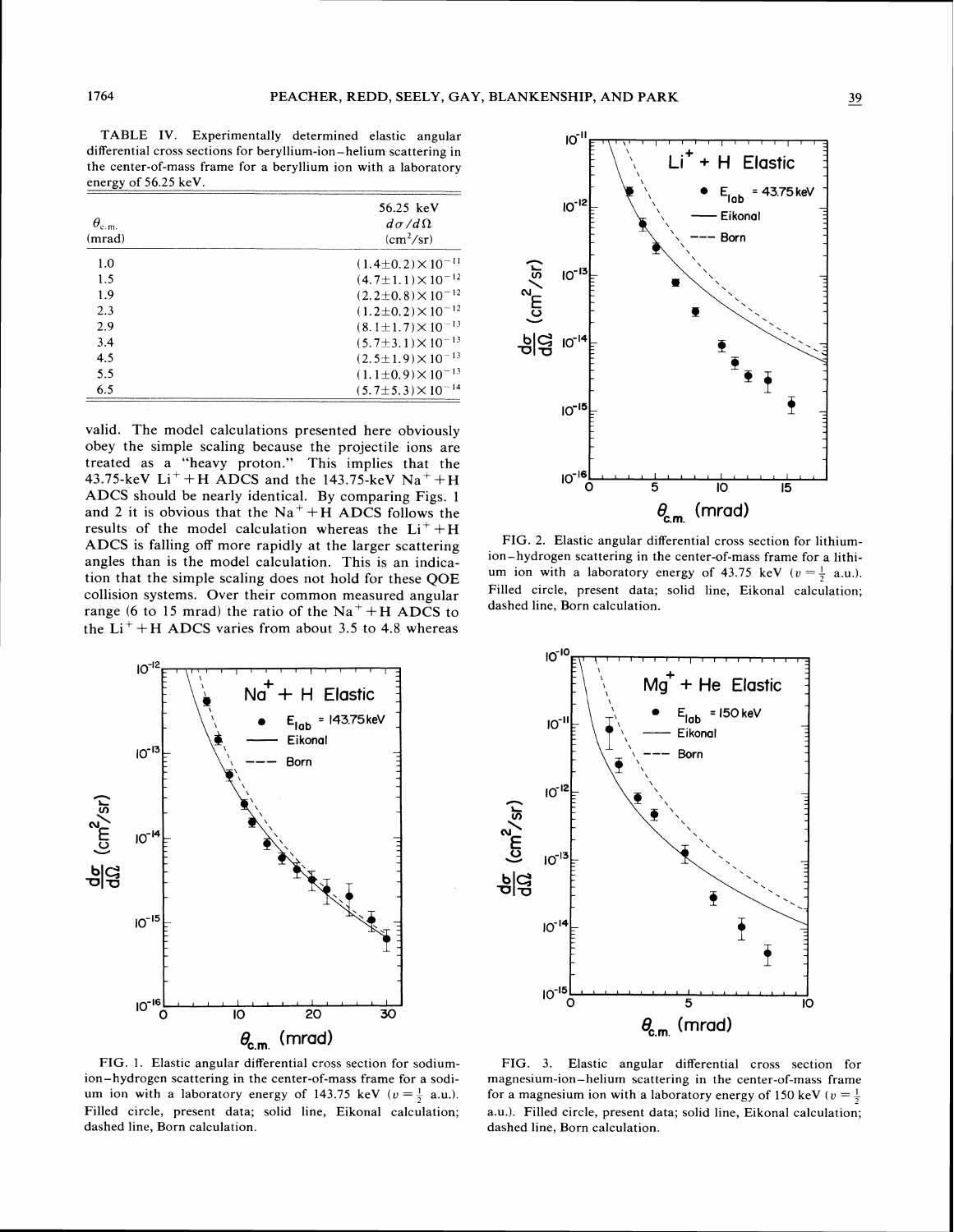the ratio from the model calculation is about 0.85 for all angles in this range. Thus the experimental QOE results for a hydrogen target do not follow the simple scaling which was observed for different hydrogen-isotope projectiles.

We have plotted all our experimental data in the form of  $(1/\mu^2)(d\sigma/d\Omega)$  versus  $\mu\nu\theta$ . Plotted in this way the Born model calculation yields a universal curve for each target. Although the data all displayed a common trend when plotted in this manner, there was no simple scaling of the data. As mentioned above the  $Li<sup>+</sup> + H$  data decreased more rapidly than did the  $Na^{+}+H$  data. The  $Na<sup>+</sup> + H$  data for different energies tended to separate as the momentum transfer increased. A similar trend occurred for the He target data.

Overall, the results of the model calculations are in fair agreement with the experimental data. Certainly the magnitude and general trend of the ADCS's are represented by this simple model. Our model assumes that the projectile nucleus is fully screened. At the larger scattering angles there is significant penetration of the electron cloud on the projectile ion by the target. Thus the target will interact with a larger effective charge because the projectile nucleus is no longer fully screened. This will lead to a larger ADCS at the larger scattering angles.

It is fortuitous that by ignoring the effect of penetrating the projectile electron cloud, the model approximations yield ADCS's that are similar in shape and have nearly the same magnitude as the experimental data. If the effect of charge-cloud penetration was taken into account, the results of the model calculations would be higher. Treating the projectile as a "heavy proton" is nearly compensating for the effect of the other inelastic scattering channels on the elastic scattering channel. The calculations do not explicitly take into account the effect of the other possible scattering channels on the elastic channel, especially the charge-transfer and ionization channels. These channels would remove flux from the elastic channel. This means the measured elastic ADCS is less than a simple perturbative calculation would predict if screening were included.

It would be necessary to carry out a multichannel calculation, which takes screening into account implicitly or through a pseudopotential, in order to be able to predict an accurate elastic ADCS. A multichannel calculation would presumably be able to predict an accurate elastic ADCS because it would be able to take into account the effect of the other scattering channels on the elastic scattering channel. However, a multichannel calculation for these collision systems at these intermediate energies is difficult. The ionization channel is particularly troublesome. We have observed this effect before in comparing our theoretical calculations and our experimental data for the  $H^+$ +He elastic ADCS's.<sup>1</sup> There is no projectile screening to consider in the  $H^+$ +He collision system. The theoretical calculations yield an ADCS at the larger scattering angles that was significantly greater than the experimental data. The total differential cross section for the  $H^+$ +He collision system was estimated in Ref. 1 by adding the measured elastic and charge transfer ADCS's to estimates of the total ionization and excitation ADCS's. The resulting total differential cross section was in good agreement with the calculated elastic ADCS. This is an illustration of how the other scattering channels can influence the elastic scattering channel.

Although the overall fair agreement of the results of our model calculation with the experimental data may be fortuitous, it is interesting to consider the general trends of the experimental data compared with the model calculation results. The QOE experimental results for a hydrogen target are all "steeper," i.e., more sharply peaked, than those of the model calculation. This effect is more pronounced for the  $Li^{+}+H$  data than for the Na<sup>+</sup>+H data except at 63.89 keV. The best agreement between the model calculation and experimental results occurs at 143.75 keV for the  $Na^+ + H$  collision.

The QOE experimental results for a helium target do not show a general trend as do the hydrogen target results. The model calculation and experimental results for the  $Be^+ + He$  collision system are in very good agreement. For the  $Mg^+ + He$  collision system the model calculation results are "steeper" than the experimental results at 30 keV. But at 150 keV the experimental results are "steeper." The situation at 66.7 keV is not as clear. The model calculation results are "steeper" at the smaller scattering angles below about 10 mrad and the experimental results are "steeper" at the scattering angles.

In our previous QOE work concerning the excitation of the valence electron in the  $Mg^{+}$ +He collision a significant divergence from the close-coupling calculations of Nielsen and Dahler<sup>8</sup> occurred at center-of-mass angles of about 17 and 7 mrad for the 66.7- and 150-keV data, respectively. This divergence corresponded to an impact parameter of about 1.0 a.u. and is believed to be due to the onset of significant molecular excitation processes at the strongly avoided curve crossings near 1.0 a.u.<sup>22,23</sup> Our elastic  $Mg^{+}$  + He data at 150 keV (see Fig. 3) shows a similar effect. Near 7 mrad the data appears to start to fall off more rapidly. Unfortunately, our elastic  $Mg^{+}$ +He data at 66.7 keV ends at 18 mrad so it is not clear whether or not the data is starting to fall off more rapidly after about 17 mrad. However, our elastic  $Mg^{+}$  + He results at 150 keV lend support to the interpretation of the previous results for the excitation of the valence electron in the  $Mg^+$ +He system. If all of the significant scattering channels are not included in any multichannel calculation, the results for the elastic channel will be larger than they should be because the multichannel calculation conserves flux.

The results presented here indicate that modeling the projectile ion as a heavy structureless ion of charge  $+1e$ yields elastic angular differential cross sections that are in fair agreement with the experimental results at intermediate energies. More theoretical work is necessary in order to provide a more realistic theoretical description of elastic scattering at intermediate energies.

#### **ACKNOWLEDGMENT**

This research was supported in part by National Science Foundation Grant No. PHY-8406552.